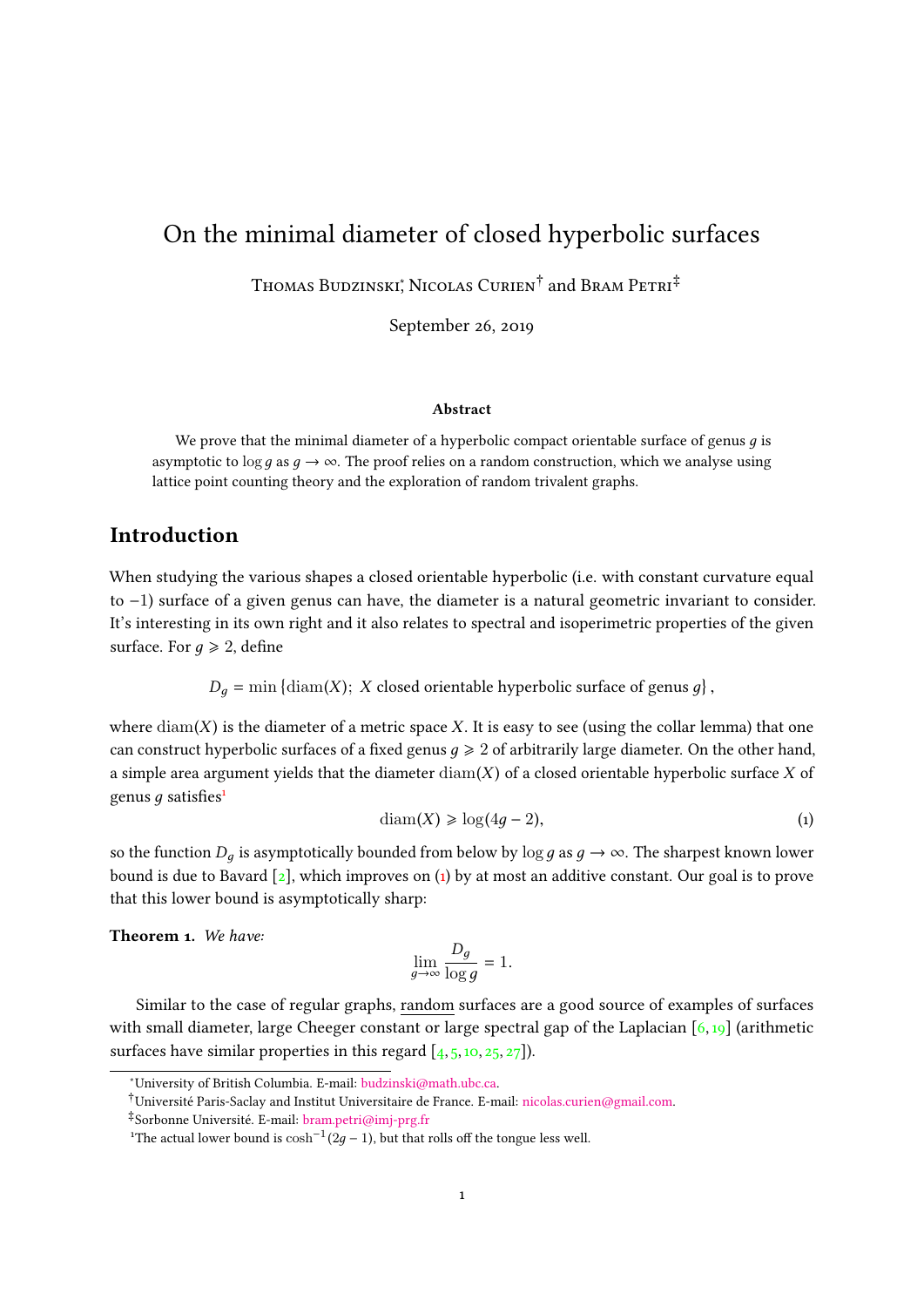The model we use is based on gluing hyperbolic pairs of pants along the combinatorics of a random trivalent graph (without twist), see Section [1.2.](#page-3-0) Those surfaces will be parametrized by the common length  $a \in (0, \infty)$  of the perimeters of the pair of pants we glue together. One key input will be to explore the neighborhood of a typical point in the underlying trivalent graph for the hyperbolic distance in the surface and show that this neighborhood is essentially tree-like up to a few defects. This part of the argument is similar to that of Bollobas & de la Vega [\[3\]](#page-7-4) who proved that a random 3-regular graph  $\mathcal{G}_n$  on *n* vertices satisfies  $\frac{\text{diam}(\mathcal{G}_n)}{\log_2(n)} \to 1$  in probability as  $n \to \infty$ . That last result is the discrete analogue<br>of our Theorem 1 since it is the minimal growth rate that comes out of the argument an of our Theorem [1](#page-0-2) since it is the minimal growth rate that comes out of the argument analogous to the area argument for hyperbolic surfaces (i.e. the ball of radius  $r$  for the graph distance has size at most of order 2<sup>r</sup>). We then use lattice point counting theory to control the volume growth for the hyperbolic metric in a trivalent tree of pants, parametrized by a side length  $a \in (0, \infty)$ . Finally letting  $a \to \infty$ , we get our main result.

Note that there are other models of random hyperbolic surfaces, notably the Brooks-Makover construction of random Riemann surfaces  $X_n$  [\[6\]](#page-7-1), in which 2n hyperbolic ideal triangles are glued uniformly at random along their boundary to create a surface of genus  $g \sim \frac{n}{2}$ . In a companion paper [\[7\]](#page-8-4) we show that they actually satisfy  $\text{diam}(X_n) \sim 2 \log(q)$  and so they miss the asymptotic lower bound  $(1)$  by a factor 2.



Figure 1: Construction of the random surfaces used in the proof of Theorem [1.](#page-0-2) We start with 2n identical copies of a pair of pants with three boundary components of the same length  $a \in (0, \infty)$  and pair these boundary components uniformly at random. The paired components get glued without twist.

Acknowledgments: We thank Maxime Fortier Bourque, Ursula Hamenstädt, Pierre Pansu, Hugo Parlier, Frédéric Paulin, and Juan Souto for useful discussions. We acknowledge support from ERC 740943 "GeoBrown".

### 1 Background material on hyperbolic geometry

In this section we present the construction of a trivalent tree of pants and analyse its "volume growth" based on lattice point counting theory for convex cocompact groups of isometries in the hyperbolic plane. We then introduce the model of random surface we will use to prove our main theorem.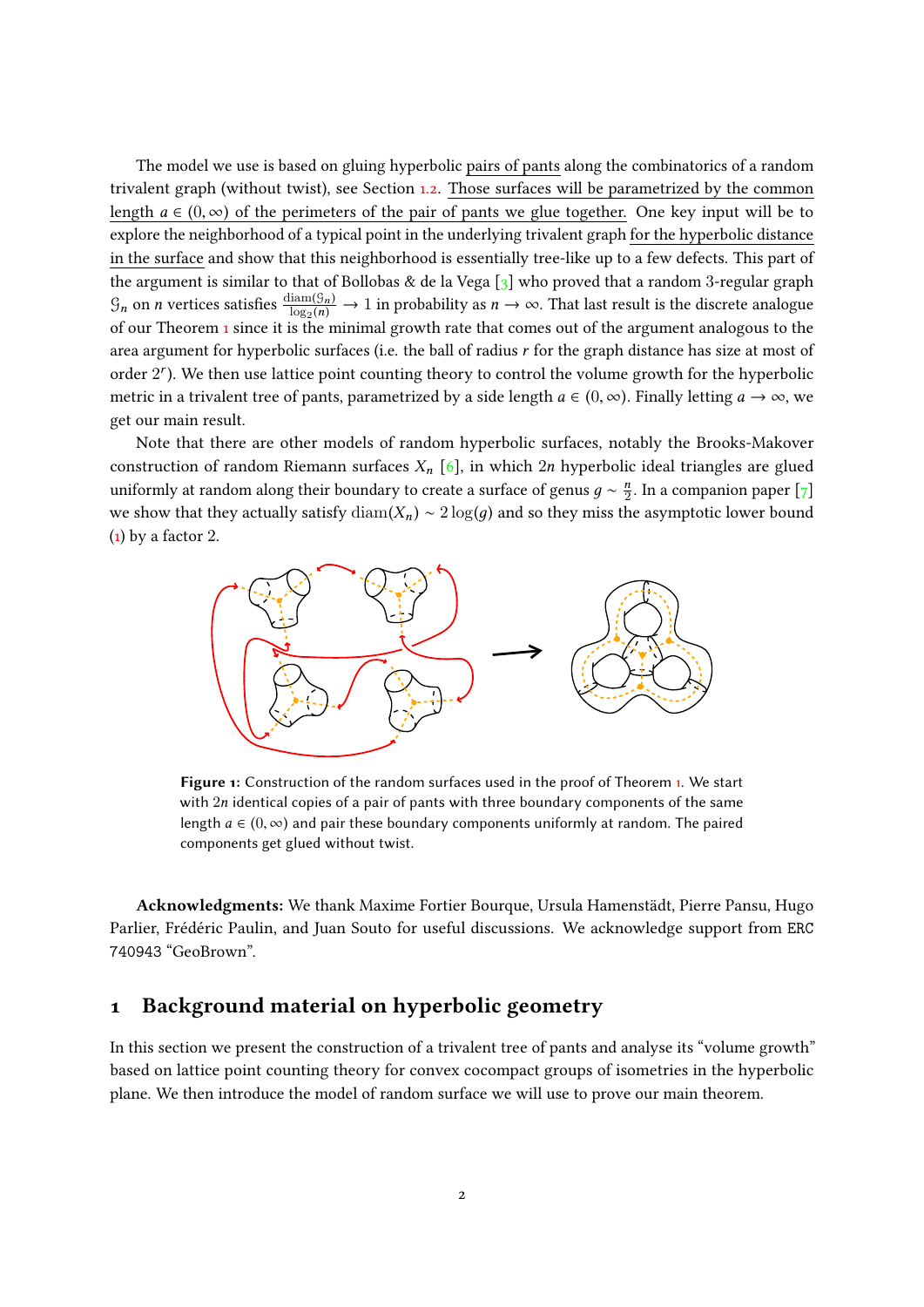#### 1.1 Pants trees and their volume growth

Recall that a hyperbolic metric on a pair of pants (a surface homeomorphic to a sphere out of which three disjoint open disks have been removed) with totally geodesic boundary is completely determined by the lengths of the three boundary components. Given  $a \in (0, \infty)$  we will denote the hyperbolic pair of pants with three boundary components of length a by  $P_a$ . For later use, we will once and for all fix a basepoint  $p_0 \in P_a$ . For convenience, we will let  $p_0$  be one of the two points at equal distance from all the boundary components of  $P_a$ .

<span id="page-2-0"></span>Furthermore,  $T_a$  will denote the hyperbolic surface of infinite volume that is obtained by gluing countably many copies of  $P_a$  together in the shape of a trivalent tree. More precisely, if  $\mathcal{T}_3$  is an infinite simplicial trivalent tree, we associate to each vertex a copy of  $P_a$  and to each edge emanating from this vertex one of the boundary components of that copy  $P_a$ . For each edge we then glue the two boundary components associated to it together without twist, in such a way that the two copies of the base point  $p_0$  (we will call these midpoints) in the corresponding two pairs of pants are on the same side (see Figure [2](#page-2-0) for a sketch).



Figure 2: Generations 0, 1 and 2 of the infinite trivalent tree and the pants tree together with a base point on each pair of pants.

For our application, we will be interested in the "volume growth" of these pants trees. To this end, we let  $N_a(R)$  denote the number of midpoints at distance at most R from some basepoint  $O \in T_a$ , that is also a midpoint that we fix once and for all. The growth of this quantity as a function of  $R$  is a classical problem and fits in a vast body of literature on lattice point counting (see  $[12, §1.3]$  $[12, §1.3]$  for an overview). The result we will use is a direct consequence of work by Patterson  $[21, 22]$  $[21, 22]$  $[21, 22]$ , Lax-Phillips  $[17]$ ) and McMullen  $[18,$  Theorem  $3.5$ :

<span id="page-2-1"></span>**Theorem 2.** For any  $a \in (0, \infty)$ , there are constants  $cst_a$  and  $\delta_a \in (0, 1)$  such that

$$
N_a(R) \sim \text{cst}_a \cdot e^{\delta_a R} \quad \text{as } R \to \infty.
$$

Furthermore,  $\delta_a \rightarrow 1$  as  $a \rightarrow \infty$ .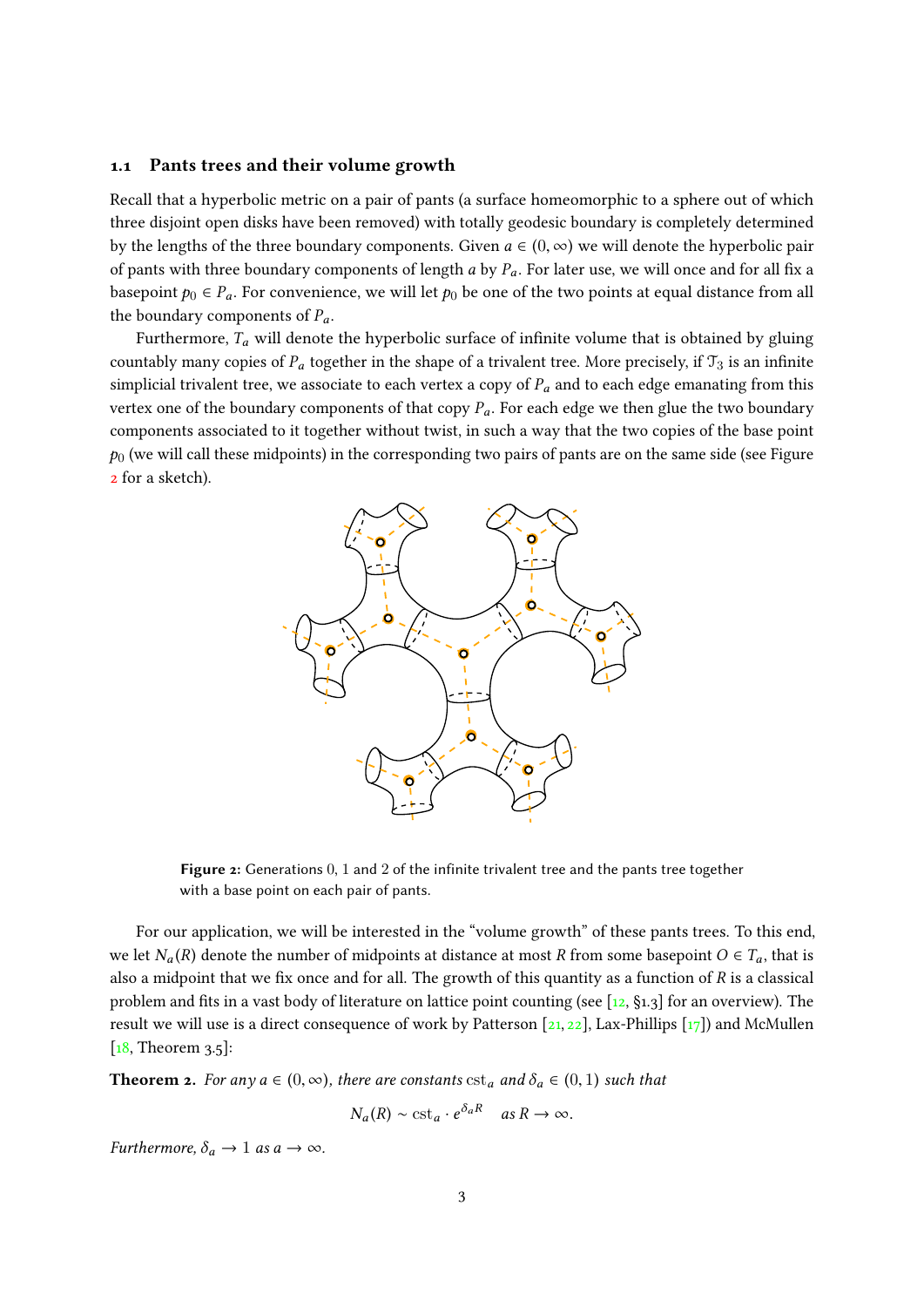*Proof.* Let  $\Gamma_a^{\text{hex}}$  denote the Fuchsian group generated by the reflections in three non-consecutive sides of a night angle is however  $H_a$  with a Higgs parameter of the all house length a Higgs parameters. of a right angled hyperbolic hexagon  $H_a$  such that the three non-consecutive sides all have length a. We will uniformize so that 0 is a lift of the point at equal distance from all sides of length a of  $H_a$ .

Given  $R > 0$ , we set

$$
N_a^{\text{hex}}(R) = \# \{\Gamma_a^{\text{hex}} \cdot 0 \cap B_R(0)\},
$$

where  $B_R(0)$  denotes the ball of radius R around  $0 \in \mathbb{H}^2$ . Since  $\Gamma_a^{\text{hex}}$  is a convex cocompact group,<br>the letter symptotic is asymptotic to set  $\Gamma_a^{\delta_a R}$  as  $R_a$  is a symbol site the suitial symmetric f.E. (se the latter quantity is asymptotic to  $cst_a \cdot e^{\delta_a R}$  as  $R \to \infty$ , where  $\delta_a$  is the critical exponent of  $\Gamma_a$  (see [\[17,](#page-8-8) [21,](#page-8-6) [22\]](#page-8-7) for details).

We claim that

$$
N_a(R) = N_a^{\text{hex}}(R) \quad \text{for all } R > 0,
$$

<span id="page-3-1"></span>which would imply the first claim. Indeed,  $T_a$  consists of two copies of the trivalent tree of hexagons (or hextree [\[16\]](#page-8-10))  $C_a = \Gamma_a^{\text{hex}} \cdot H_a$  (see Figure [3\)](#page-3-1). Let us denote by  $C^1$  the copy of  $C_a$  that (by construction) contains all the midpoints and by  $C^2$  the other copy.



**Figure 3:**  $C_a$  for increasing values of a.

We now claim that all the distance-realizing geodesics between midpoints lie entirely in  $C^1.$  Suppose there are midpoints  $m_1, m_2 \in T_a$  for which this is not the case. Since  $m_1, m_2 \in C^1$ , the distance realizing<br>graduate hatter and such and since and contained contained to contain the contact that we geodesic between them starts and ends in  $C^1$  and contains (potentially several) segments that run between two points on the boundary of  $C^1$  and  $C^2$  and are otherwise contained in  $C^2.$  By symmetry, we may reflect all these segments into  $C^1$  without changing the length of the path. This already means that the distance can be realized by a path in  $C^1$ . Moreover, since the reflection creates singularities at the boundary between  $C^1$  and  $C^2$ , the resulting path can be made shorter by smoothing the singularities inside  $C^1$ , making the path lie entirely in  $C^1$ . In conclusion, distances between midpoints are the same in  $T_a$  and  $C^1$  and as such,  $N_a(R) = N_a^{\text{hex}}(R)$ .<br>The feat that  $\delta = 1$  as a such as follows:

The fact that  $\delta_a \to 1$  as  $a \to \infty$  follows from [\[18,](#page-8-9) Theorem 3.5].

#### <span id="page-3-0"></span>1.2 The model of random surface and its properties

Given an random uniform trivalent graph  $\mathcal{G}_n$  on  $2n$  vertices we consider the random surface

 $S_{a,n}$ 

obtained as follows. We associate to each vertex of  $\mathcal{G}_n$  a copy of  $P_a$ . We then glue these copies along their boundary components as dictated by the edges of  $\mathcal{G}_n$ . The gluing we use is the same as in the construction of  $T_a$ , i.e. no twist and the distance between midpoints is minimal. As soon as  $\mathcal{G}_n$  is connected (which happens with high probability),  $S_{a,n}$  is an oriented hyperbolic surface of genus  $n + 1$ .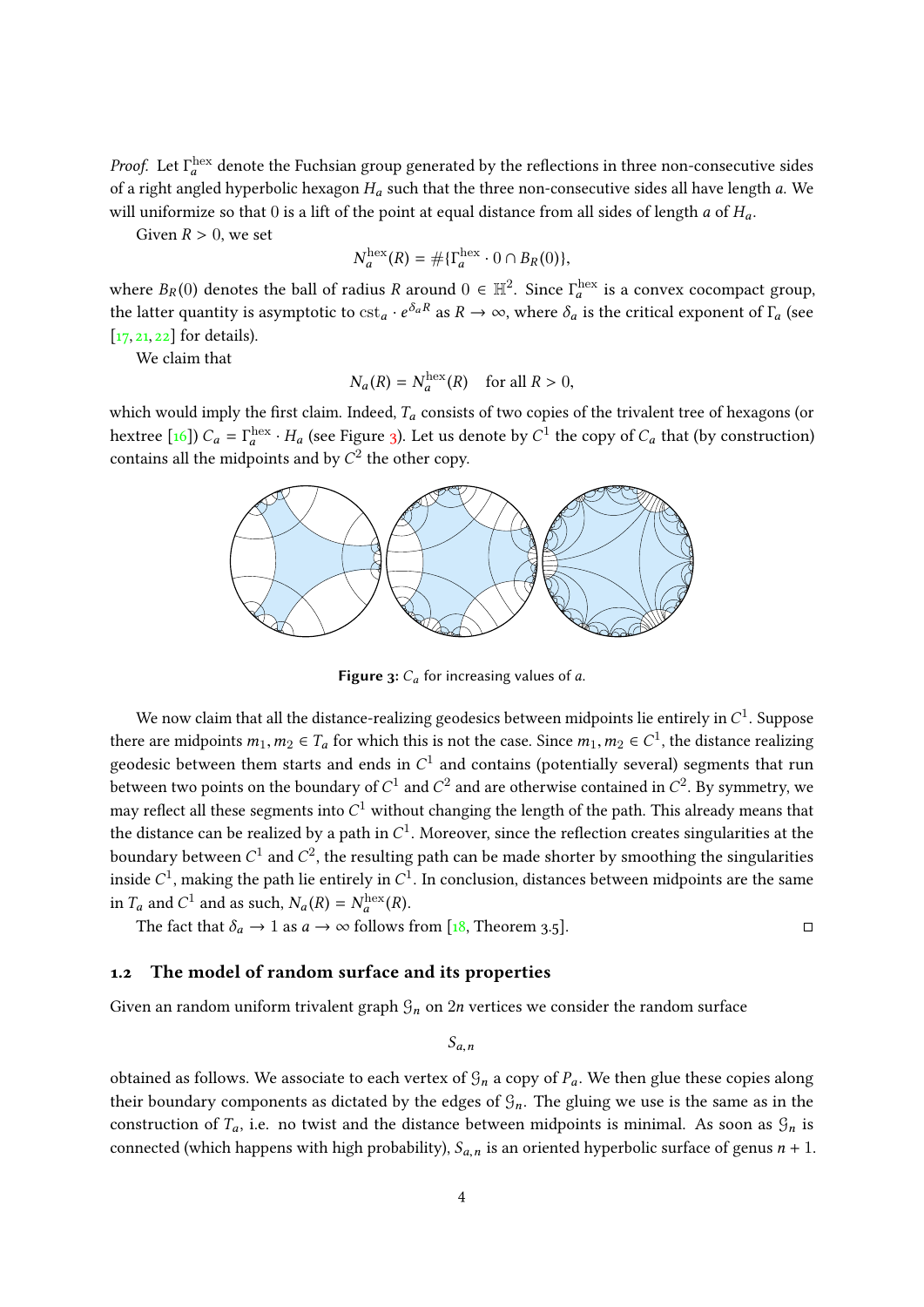The copies of  $P_a$  that  $S_{a,n}$  is constructed out of will be called the vertices of  $S_{a,n}$  and are also in correspondence with the midpoints  $m_f$  of the pairs of pants f which are (the images of) the point corresponding to  $p_0 \in P_a$ . Notice for future reference that for fixed a, the diameter of the pair of pants  $P_a$  is bounded and so any point in  $S_{a,n}$  is within bounded distance of the boundary and within bounded distance of a midpoint of a pair of pants.

### 2 Bounding the diameter of  $S_{a,n}$

The main technical result of this paper consists in bounding the diameter of  $S_{a,n}$ .

<span id="page-4-0"></span>**Proposition 3.** For any  $\varepsilon > 0$ , with high probability as  $n \to \infty$  we have

<span id="page-4-1"></span>
$$
\text{Diam}(S_{a,n}) \leq \left(\frac{1}{\delta_a} + \varepsilon\right) \log n. \tag{2}
$$

Let us first deduce our main result from it:

*Proof of Theorem [1.](#page-0-2)* Because of the area argument, all we need to prove is that  $\limsup_{q\to\infty} D_q/\log(q) \leq$  $1 + \varepsilon$  for all  $\varepsilon > 0$ . So, using Theorem [2](#page-2-1) we choose a large enough so that  $\frac{1}{\delta_a} \leq 1 + \varepsilon$ . Proposition [3](#page-4-0) provides us with a sequence of random surfaces  $S_{a,n}$  of genus  $n + 1$  whose diameter satisfies [\(2\)](#page-4-1) with high probability. This in particular implies the existence of such surfaces when  $n \to \infty$  and hence the claim.

Before we get to the proof of this proposition, we describe the basic structure of it. The idea is √ to explore the neighborhood of a random vertex for <u>the hyperbolic metric on  $S_{a,n}$ </u> until we find ≈  $\sqrt{n}$ vertices. We then show as in  $\lceil 3 \rceil$  that the neighborhood explored is almost tree-like with only a few defects. In turns, the volume growth (in the hyperbolic metric) around such a point is the same as in the pants tree  $T_a$ , i.e. the radius reached is of order  $\frac{1}{\delta_a} \log \sqrt{n}$ . If we perform two such explorations from typical vertices then those explorations will have merged and thus the distance between those points is less than  $2 \times \frac{1}{\delta}$  $rac{1}{\delta_a} \log \sqrt{n} = \frac{1}{\delta_a}$  $\frac{1}{\delta_a}$  log *n*. Since those bounds holds with very high probability, they hold for any pair of points instead of just typical points.

Proof of the Proposition. Start from a given vertex of the random trivalent graph  $\mathcal{G}_n$  from which our surface is built, and let us explore iteratively its neighboring vertices (they correspond to the midpoints of the associated pairs of pants) using the hyperbolic distance inside  $S_{a,n}$ . More precisely, remember that  $\mathcal{G}_n$  can be built by paring in a uniform fashion the legs of 2n vertices, each of them having 3 legs. We shall thus start from a given vertex  $\rho$  and pair step by step the legs to grow the neighborhood of the vertex  $\rho$ . Iteratively at step  $i \ge 0$ , if  $\partial \mathcal{E}_i$  denotes the set of legs in the component of the origin which have not been paired yet, then we decide to pair a leg of  $\partial \mathcal{E}_i$  of  $\rho$  whose corresponding segment in  $T_a$ minimizes the hyperbolic distance in  $T_a$  to the midpoint of the face where we started. Two events may occur at step i:

• either we discover a new vertex of  $\mathcal{G}_n$  (i.e. a new pair of pants of  $\mathcal{S}_{a,n}$ ) in which case the explored component  $\mathcal{E}_{i+1}$  gains a pair of pants and one leg on its boundary (it gains 2 and loses 1),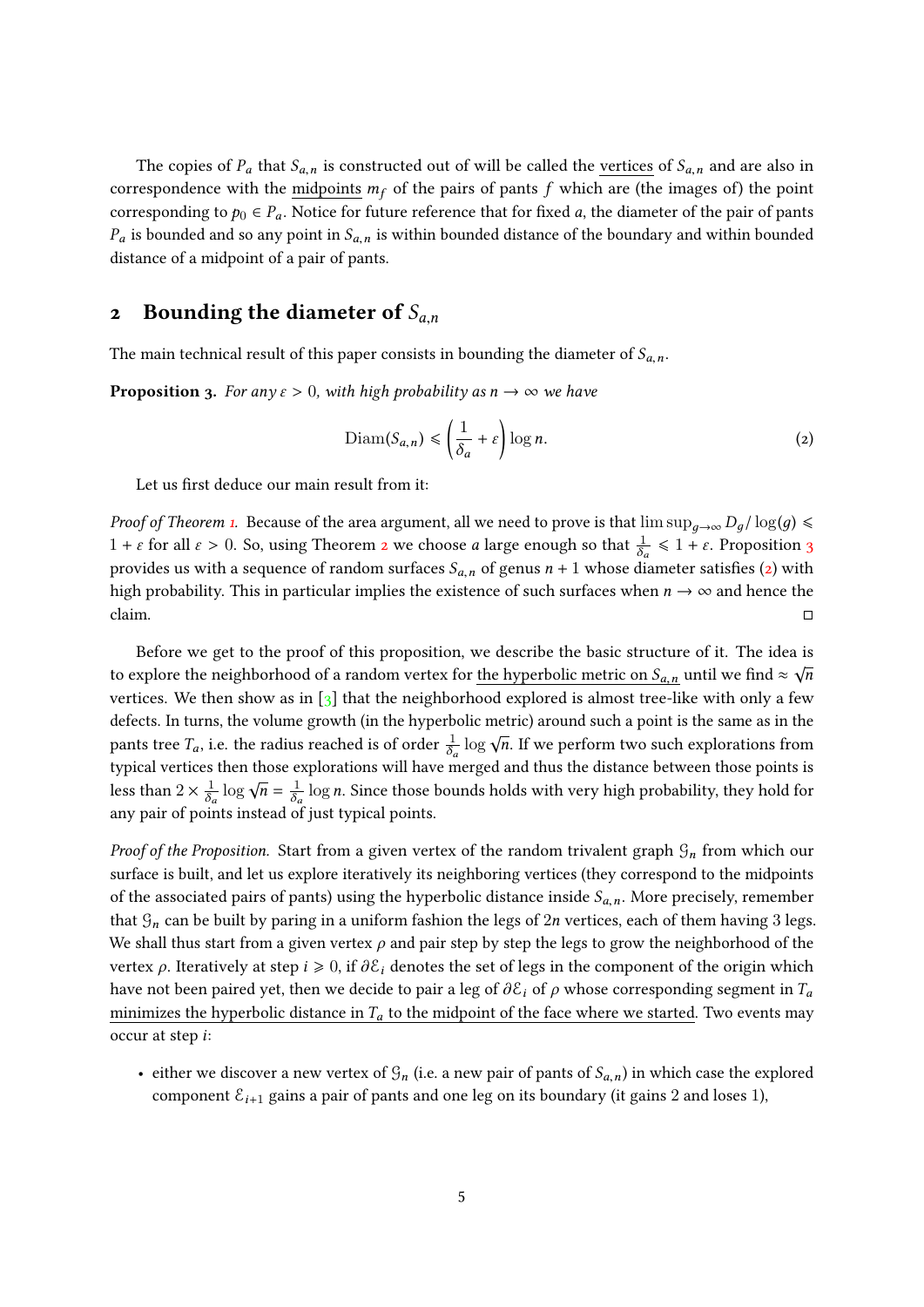<span id="page-5-0"></span>

Figure 4: Illustration of the exploration of the neighborhood of a vertex in  $\mathcal{G}_n$  using the hyperbolic metric on  $T_a$ . The numbers display the order in which the half-edges are explored. In particular notice that at step 10, we try to explore an edge which is farther from the origin in terms of the graph distance on the tree compared to the red edge (but which must be closer in terms of the hyperbolic distance). The crossed edges are half-edges which are paired during the exploration with already explored pants.

• or the edge is paired with another leg on the boundary of the explored part  $\partial \mathcal{E}_i$ . In this case,  $\partial \mathcal{E}_i$  has less two logs compared to  $\partial \mathcal{E}_i$  and we gate a great (a defect) on the two compared in  $\pi$  $\partial \mathcal{E}_{i+1}$  has lost two legs compared to  $\partial \mathcal{E}_i$  and we put a cross (a defect) on the two corresponding segments of  $T_a$ , see Figure [4](#page-5-0) for an illustration. These steps are called bad steps.

We shall explore the neighborhood of  $\rho$  in this fashion until the time  $\tau$  where we have found  $n^{1/2}$  log *n* vertices (equivalently pairs of pants) in  $\mathcal{E}_i$ . It could be that the exploration finishes before time  $\tau$  if we pair all the legs i.e. if  $\partial \mathcal{E}_i = \emptyset$ . We shall call this event  $\mathcal{D}$ , for "disconnection". This happens with a probability of order  $1/n^2$  e.g. by discovering a new hexagon at step 1 and then pairing up the 4<br>have done large of 3.8 in stars 2 and 2. boundary legs of  $\partial \mathcal{E}_1$  in steps 2 and 3.

Since  $\#\partial \mathcal{E}_i \leq 2 + i$  and  $\tau \leq 3n^{1/2} \log n$ , and since the legs of  $\mathcal{G}_n$  are paired uniformly at random, the probability of getting a bad step  $i \leq \tau$  satisfies

$$
\mathbb{P}(\text{step } i \text{ is bad}) = \frac{\#\partial \mathcal{E}_i - 1}{6n - 2i - 1} \leq \text{cst} \frac{i}{n}.
$$

See Proposition 11 in  $\lceil 8 \rceil$  for a proof of this, since our exploration is "Markovian". In particular, the probability to make  $k$  bad steps during the first  $n^{1/2-\varepsilon}$  steps is bounded above by

$$
\frac{1}{k!} \left( n^{1/2-\varepsilon} \right)^k \times \left( \text{cst} n^{-1/2-\varepsilon} \right)^k = \text{cst}'_k \cdot n^{-2\varepsilon k} = o(n^{-3})
$$

if we choose  $k > 3/\varepsilon$  (note that k is a constant depending only on  $\varepsilon$ ). By a similar calculation, the probability to perform  $\log^3 n$  bad steps inbetween time  $n^{1/2-\varepsilon}$  and  $\tau$  is bounded above (for large  $n$ 's) by

$$
\frac{1}{(\log^3(n))!} \left(3n^{1/2} \log(n)\right)^{\log^3(n)} \times \left(\text{cst}\log(n)n^{-1/2}\right)^{\log^3(n)} \leq \left(\frac{\text{cst}'}{\log(n)}\right)^{\log^3(n)} = o(n^{-3}).
$$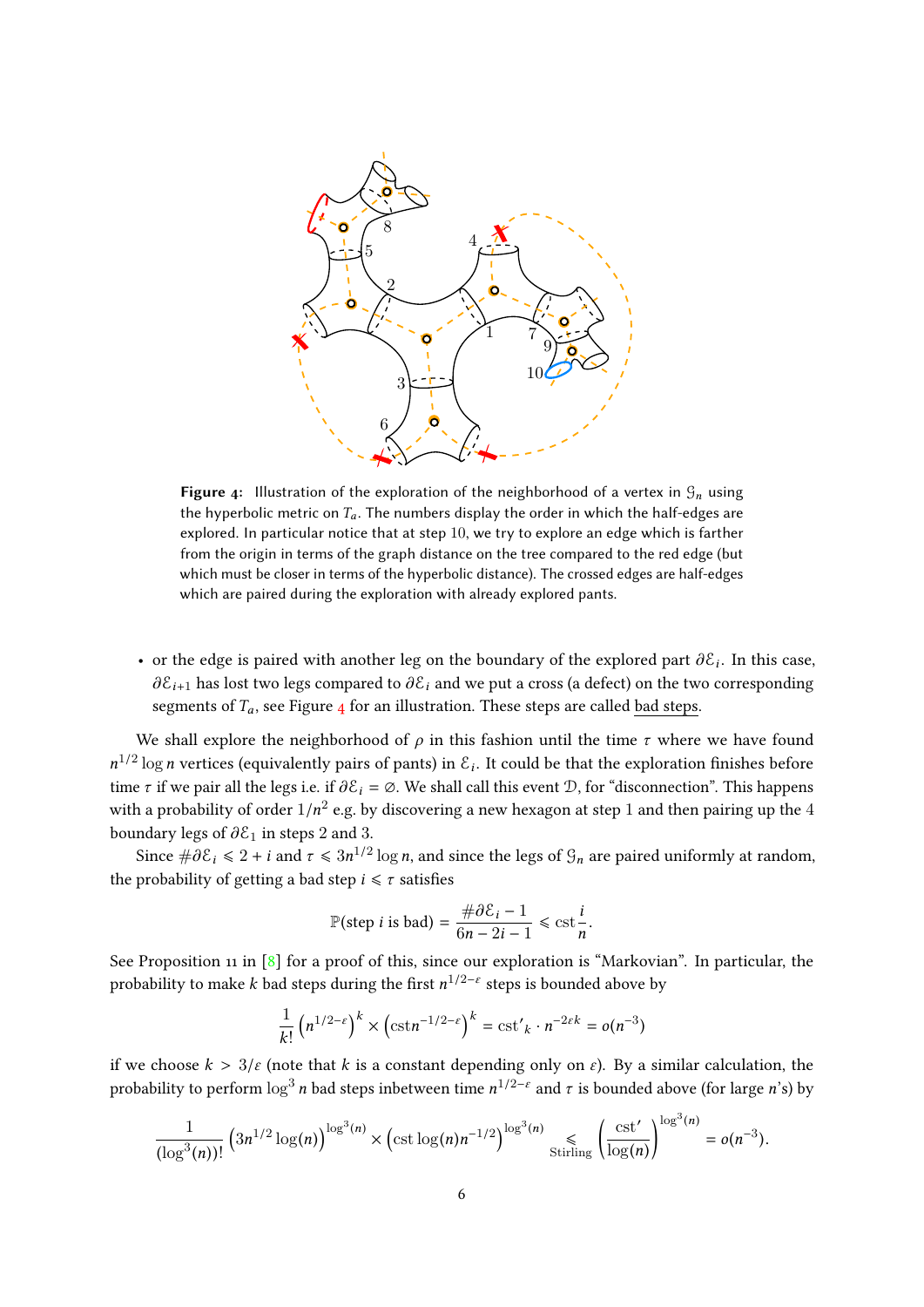Let us now present a deterministic lemma:

**Lemma 4.** For any  $\varepsilon > 0$  and any  $a \in (0, \infty)$ , suppose that during an exploration as above, there are fewer than k bad steps until time n $^{1/2-\varepsilon}$  and less than  $\log^3 n$  bad steps until time  $\tau.$  Then the maximal distance R reached in  $T_a$  (hence in  $S_{a,n}$ ) from the midpoint of the face where the exploration started satisfies asymptotically

$$
R \le \frac{1}{2} \left( \frac{1}{\delta_a} + \varepsilon \right) \log n.
$$

*Proof.* If there were no bad steps during the exploration, we would have explored a disk inside  $T_a$  until we have found  $n^{1/2}\log n$  $n^{1/2}\log n$  $n^{1/2}\log n$  midpoints of faces. By Theorem 2 and because the diameter of the pairs of pants is bounded by a constant depending on a only we would have asymptotically

$$
R \leq \frac{1}{\delta_a} \log \left( \mathrm{cst}_a \cdot n^{1/2} \log n \right)
$$

So, we need to argue that in a situation where we allow the defects as above, there is still exponential volume growth at the same rate.

First consider the first  $n^{1/2-\epsilon}$  steps (the first phase) of the exploration. Assuming that no disconnection occurs before graph-distance k is reached, we note that there must be at least one vertex  $\eta$  at graph distance at most k from  $\rho$  none of whose descendents obtain a defect in the first phase of the exploration. Let us lift this situation to  $T_a$ , so that 0 is a lift of  $\rho$ . Set  $r = d(0, \eta)$  and note that by symmetry<sup>[2](#page-6-0)</sup>

$$
\#\left\{m \text{ a midpoint of a pair of pants in }T_a; \begin{array}{c} d(m,\eta) \leq t-r \\ m \text{ lies beyond } \eta \end{array}\right\}
$$

$$
= \frac{1}{3} + \frac{2}{3} \#\left\{m \text{ a midpoint of a pair of pants in }T_a; d(m,\eta) \leq t-r\right\} = \frac{1}{3} + \frac{2}{3} N_a(t-r)
$$

for all  $t \geq 0$ , where the phrase "m lies beyond  $\eta$ " is shorthand for "the geodesic between O and m intersects the pair of pants corresponding to  $\eta$ ". Since all these midpoints can be reached by the exploration and r is uniformly bounded (in terms of  $k$  and  $a$ ), the argument above tells us that the distance  $R_1$  reached after the first phase of the exploration satisfies

$$
R_1 \le \frac{1}{\delta_a} \log \left( n^{1/2 - \varepsilon} \cdot \frac{3}{2cst_a} \right)
$$

For the second phase of the exploration we note that at the end of the first phase, we have discovered at least  $n^{1/2-2\varepsilon}$  midpoints at distance at least  $R_1$  –  ${\rm cst}$ , none of which lie beyond one another. Since there are fewer than  $\log^3(n)$  defects in the second phase, beyond at least  $n^{1/2-3\varepsilon}$  of these midpoints, there is no defect in the second phase either. So with the same argument as above, we obtain the lemma.

Let us now finish the proof of the proposition. Gathering-up our findings, we have seen that the exploration of the "hyperbolic neighborhood" of size  $n^{1/2} \log n$  of a vertex  $\rho$  in  $S_{a,n}$  either disconnects the surface, or has radius bounded by  $\frac{1}{2} \left( \frac{1}{\delta_0} \right)$  $\frac{1}{\delta_a} + \varepsilon$ ) log *n* with a probability  $1 - o(n^{-3})$ . We claim that if we explore as above the neighborhood of another uniformly chosen vertex  $\rho'$ , then we either disconnect the surface or merge with the previous exploration with very high probability. Indeed, since after the

<span id="page-6-0"></span><sup>&</sup>lt;sup>2</sup>The  $\frac{1}{3}$  comes from the fact that  $\eta$  itself needs to be counted once and not for  $\frac{2}{3}$ .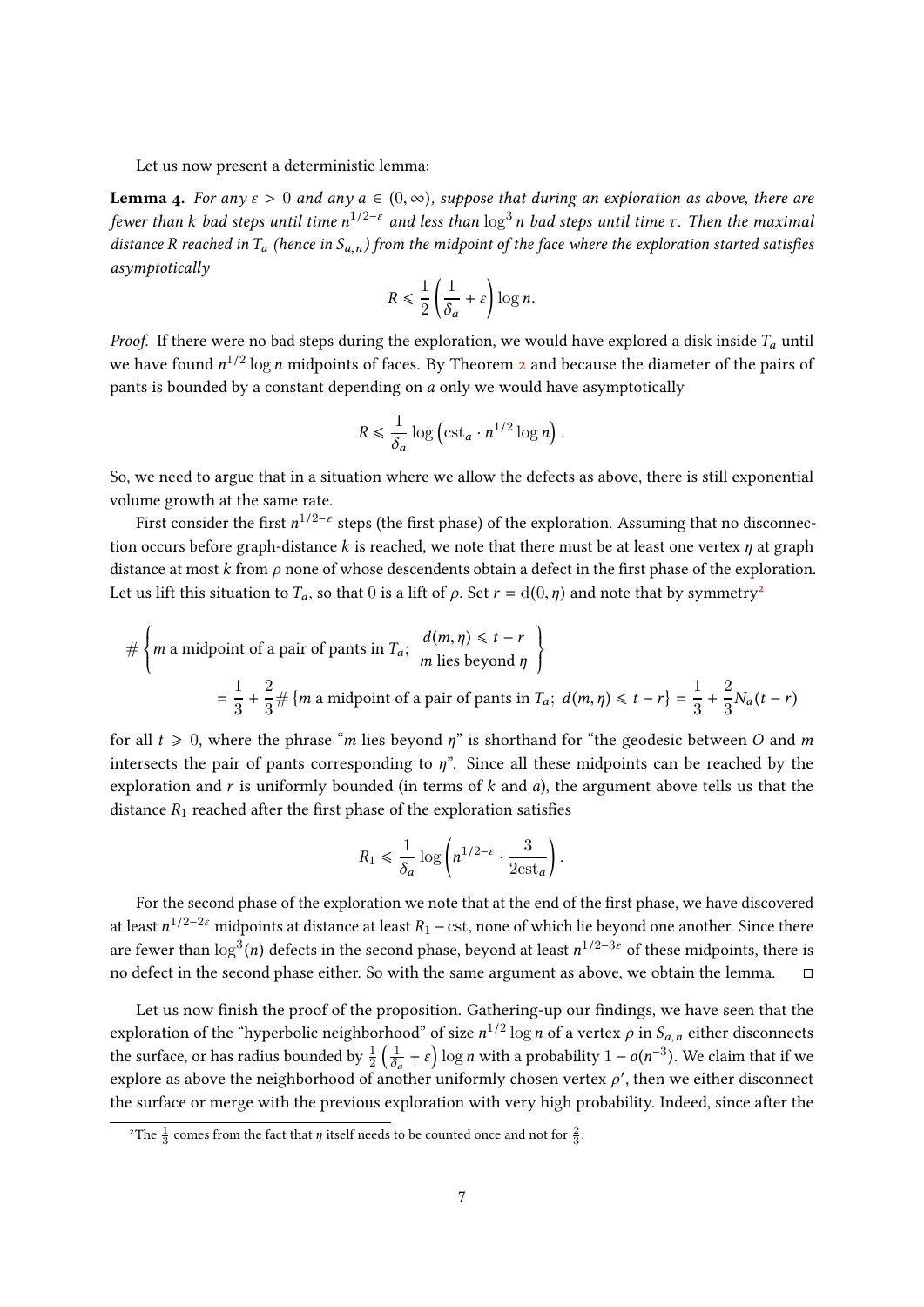first exploration we have roughly  $n^{1/2}\log n$  half-edges available, the probability that second exploration runs until time  $\tau$  and avoids linking to them is bounded above by

$$
\left(1-\frac{\log n}{\sqrt{n}}\right)^{\sqrt{n}\log n}\le \exp(-\log^2 n)=o(n^{-3}).
$$

Performing a union bound over the  $n^2$  pair of vertices of  $\mathfrak{G}_n$  we indeed deduce that with probability at least  $1 - o(n^{-1})$  we have the dichotomy:

either 
$$
S_{a,n}
$$
 is disconnected or  $\sup_{m_f, m_{f'}} d_{hyp}(m_f, m_{f'}) \le 2 \times \frac{1}{2} \left( \frac{1}{\delta_a} + \varepsilon \right) \log n$ .

But since we know that  $\mathcal{G}_n$  or equivalently  $S_{a,n}$  is connected with high probability (see e.g. [\[8\]](#page-8-11)) our proposition follows proposition follows.

Comments. We end the paper with a few remarks and questions. First, another natural quantity to try to minimize as a function over moduli space is the ratio

$$
\mathrm{diam}(X)/\mathrm{sys}(X),
$$

where  $sys(X)$  denotes the systole<sup>[3](#page-7-5)</sup> of X. The analogous problem for regular graphs is well studied (see for instance  $\lceil 1 \rceil$  and references therein). The open problem of finding the maximal systole of a closed hyperbolic surface of genus q has also received a lot of attention  $[9, 11, 13-15, 20, 23, 24, 26]$  $[9, 11, 13-15, 20, 23, 24, 26]$  $[9, 11, 13-15, 20, 23, 24, 26]$  $[9, 11, 13-15, 20, 23, 24, 26]$  $[9, 11, 13-15, 20, 23, 24, 26]$  $[9, 11, 13-15, 20, 23, 24, 26]$  $[9, 11, 13-15, 20, 23, 24, 26]$  $[9, 11, 13-15, 20, 23, 24, 26]$  $[9, 11, 13-15, 20, 23, 24, 26]$  $[9, 11, 13-15, 20, 23, 24, 26]$  $[9, 11, 13-15, 20, 23, 24, 26]$  $[9, 11, 13-15, 20, 23, 24, 26]$  $[9, 11, 13-15, 20, 23, 24, 26]$ .

One could also try to find the second order in our Theorem [1.](#page-0-2) In the case of random graphs, this is a log log [\[3\]](#page-7-4). In our setting, this would require to let  $a \to \infty$  at the right speed when  $n \to \infty$ . A heuristic argument, based in part on [\[18,](#page-8-9) Theorem 3.5], makes us believe that an error term of the order log log(genus) might be attainable.

Finally, it would also be interesting to have a more "explicit" construction of a sequence of closed hyperbolic surfaces whose diameters are asymptotic to  $log(q)$ . For instance, can this be done with a sequence of congruence covers of a closed arithmetic surface?

# References

- <span id="page-7-6"></span>[1] Goulnara Arzhantseva and Arindam Biswas, Large girth graphs with bounded diameter-by-girth ratio, arXiv e-prints (2018Mar), arXiv:1803.09229, available at <1803.09229>.
- <span id="page-7-0"></span>[2] Christophe Bavard, Disques extrémaux et surfaces modulaires, Annales de la faculté des sciences de Toulouse 5 (1996), no. 2, 191–202.
- <span id="page-7-4"></span>[3] B. Bollobás and W. Fernandez de la Vega, The diameter of random regular graphs, Combinatorica 2 (1982), no. 2, 125–134. MR685038
- <span id="page-7-2"></span>[4] Robert Brooks, Some relations between spectral geometry and number theory, Topology '90 (Columbus, OH, 1990), 1992, pp. 61–75. MR1184403
- <span id="page-7-3"></span>[5] , Platonic surfaces, Comment. Math. Helv. 74 (1999), no. 1, 156-170. MR1677565
- <span id="page-7-1"></span>[6] Robert Brooks and Eran Makover, Random construction of Riemann surfaces, J. Differential Geom. 68 (2004), no. 1, 121–157. MR2152911

<span id="page-7-5"></span><sup>3</sup>Recall that the systole of a closed hyperbolic surface is the length of the shortest closed geodesic on this surface.